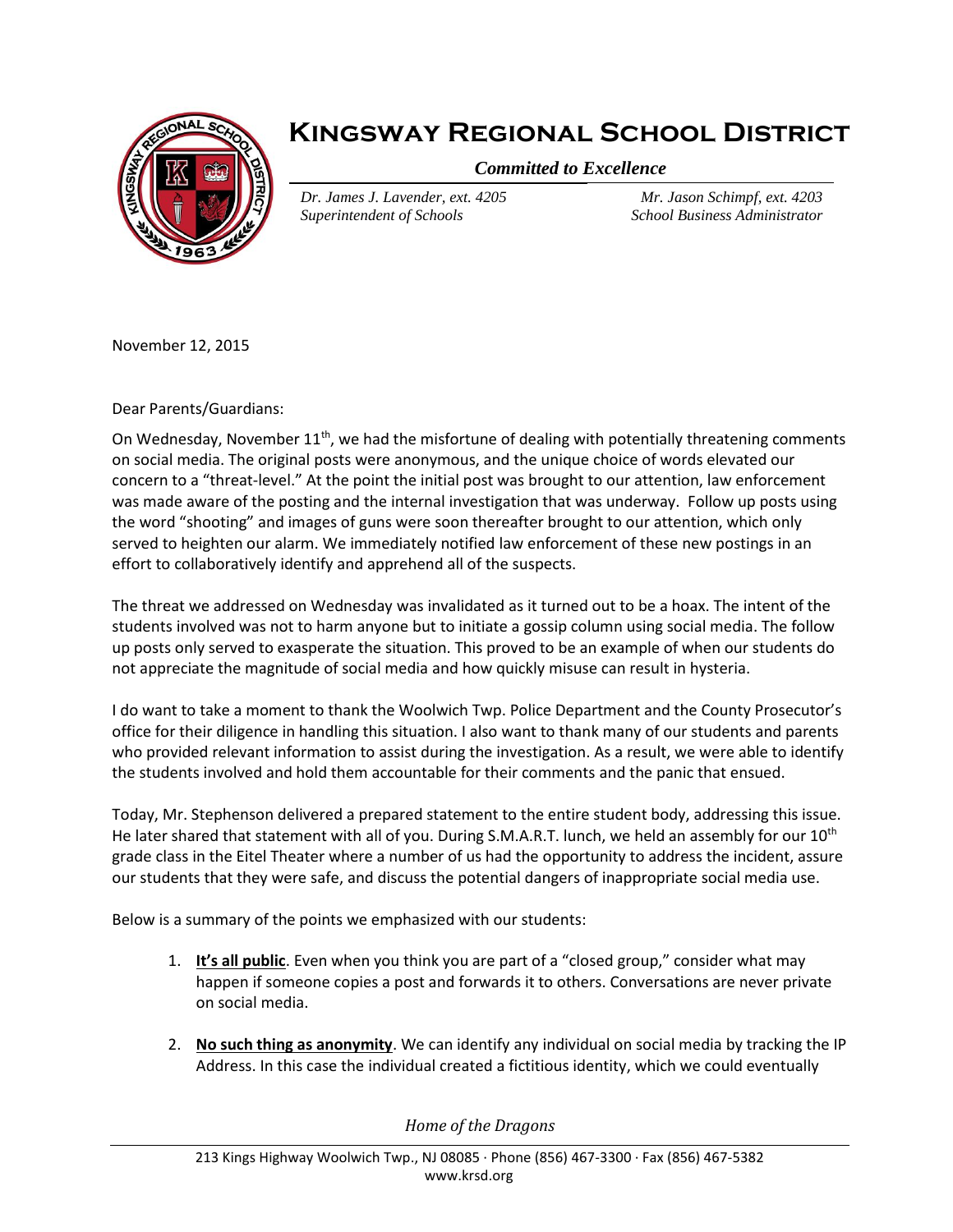track to the original owner. With cooperation from law enforcement, once a subpoena is obtained, it's only a matter of time before we identify the anonymous individual.

- 3. **Social media is permanent**. Although the students deleted their comments/posts within two hours of posting, the posts were copied, forwarded, and sent to thousands of people in a fraction of that time. Consider a social media post permanent.
- 4. **Cyber threats can be considered criminal activity**. Any threat and/or comments that may be perceived as a potential threat by an objective person, will heighten the awareness of school officials, law enforcement, and more. In this case, we cooperated with our local police department as well as the County Prosecutor's office and had correspondence with the FBI. Cyber threats can be considered criminal activity and could potentially have consequences that could be difficult to recover from.
- 5. **Be responsible and respectful when using social media**. Too many of our students use social media inappropriately. Most of the posts we see are not elevated to a threat-level but have been found to be mean, insensitive, and harassing in nature. Our students should speak to one another online no differently than how they speak to their peers, parents, and teachers in person. Remember to be respectful when interacting with others.

I am asking that our parents reiterate these important points with their children. Unfortunately, we have had far too many uncomfortable parent meetings where students, good students for that matter, have gotten themselves in a lot of trouble as a result of social media misuse. The phones our kids carry today can be dangerous and too often are used as weapons.

## **What can parents do?**

When it comes to social media and internet use, our parents are the first line of defense. Many of the issues we deal with are a result of activity that occurs outside of school hours. Inappropriate comments, pictures, and/or threats are usually brought to our attention by an alleged victim or observer of the behavior. As parents, there are a few things we can begin doing immediately that will help teach our children responsible and respectful social media use.

- 1. **Monitor social media use**. If you don't do this now, please begin to monitor your child's social media activity and address inappropriate behavior immediately. It only takes one regrettable post for your child to lose a lot of privileges here at school.
- 2. **Think before you post**. As parents, we model the behavior our children replicate. Unfortunately, too many adults engage in inappropriate behavior when using social media themselves. Keep in mind that our children see this behavior and often act similarly while on social media. Parents who model appropriate social media behavior help to teach our children how to conduct themselves respectfully.
- 3. **Report suspicious activity**. Anytime you see suspicious activity or potentially threatening comments, please report them to law enforcement immediately. If comments are geared